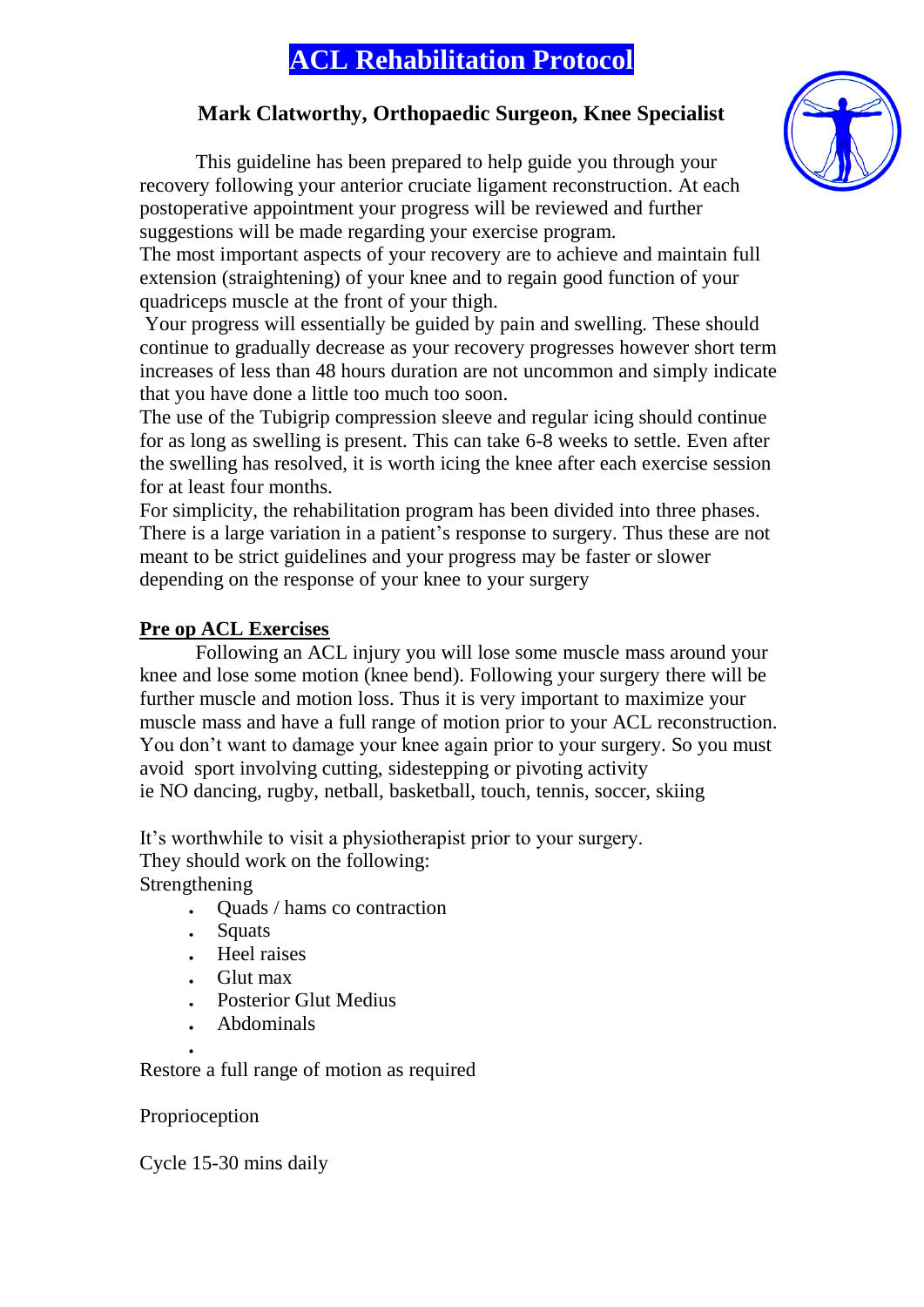## **Phase 1 – First Two Weeks**

#### **Key goals**

- $\Box$  Restore knee extension (straightening)
- $\Box$  Reduce swelling
- $\Box$  Restore quadriceps function

## *Restoring knee extension - Lock your knee out straight*

This is extremely important. You should lock your knee as often as possible by resting with a rolled towel under your heel (e.g. 30 minutes, 3 or 4 times a day). If you are not able to lock your knee out straight after three weeks you greatly increase the chances of needing an arthroscopy at a later date to restore full extension.

## *Reduce the swelling (R.I.C.E.)*

 $\Box$  REST: Recovery will be aided by taking it easy, especially during the first week. You should basically be resting at home and keeping your leg up for the first week. During the second week you can gradually come of the crutches, but will be essentially housebound.

 $\Box$  ICE: You will be given a Cryocuff for the first two weeks after your surgery. There is a separate information sheet for this. After two weeks a good alternative is a large bag of frozen peas (It helps to have two, so that one can re-freeze while the other one is in use).

 $\Box$  COMPRESSION: Wear the compression bandage (Tubigrip) provided for at least 6 weeks to minimise your swelling. After the first ten days you do not need to wear it at night.

#### ELEVATION - *Control your pain*

Take regular analgesia which you can reduce as your pain subsides. Ice also reduces your pain. An increase in pain in the shin and calf at about four or five days following surgery is quite common and is usually associated with the appearance of bruising which can be quite dramatic. Ice, compression and elevation will all help reduce your symptoms.

## *Try to walk normally*

Take as much weight as is comfortable, but use the crutches for as long as you feel you need them. This varies from one person to another and may be as little as a few days or as long as a few weeks. To walk normally, try to heel strike and lock your knee when you step. Most people are off their crutches by 2 weeks. You may find that a good transition is to use just one crutch in the OPPOSITE hand.

## *CRUTCHES*

The pattern of walking is: □ "crutches, bad leg, good leg". To manage steps with crutches: □ UP: good leg, bad leg, crutches DOWN: crutches, bad leg, good leg.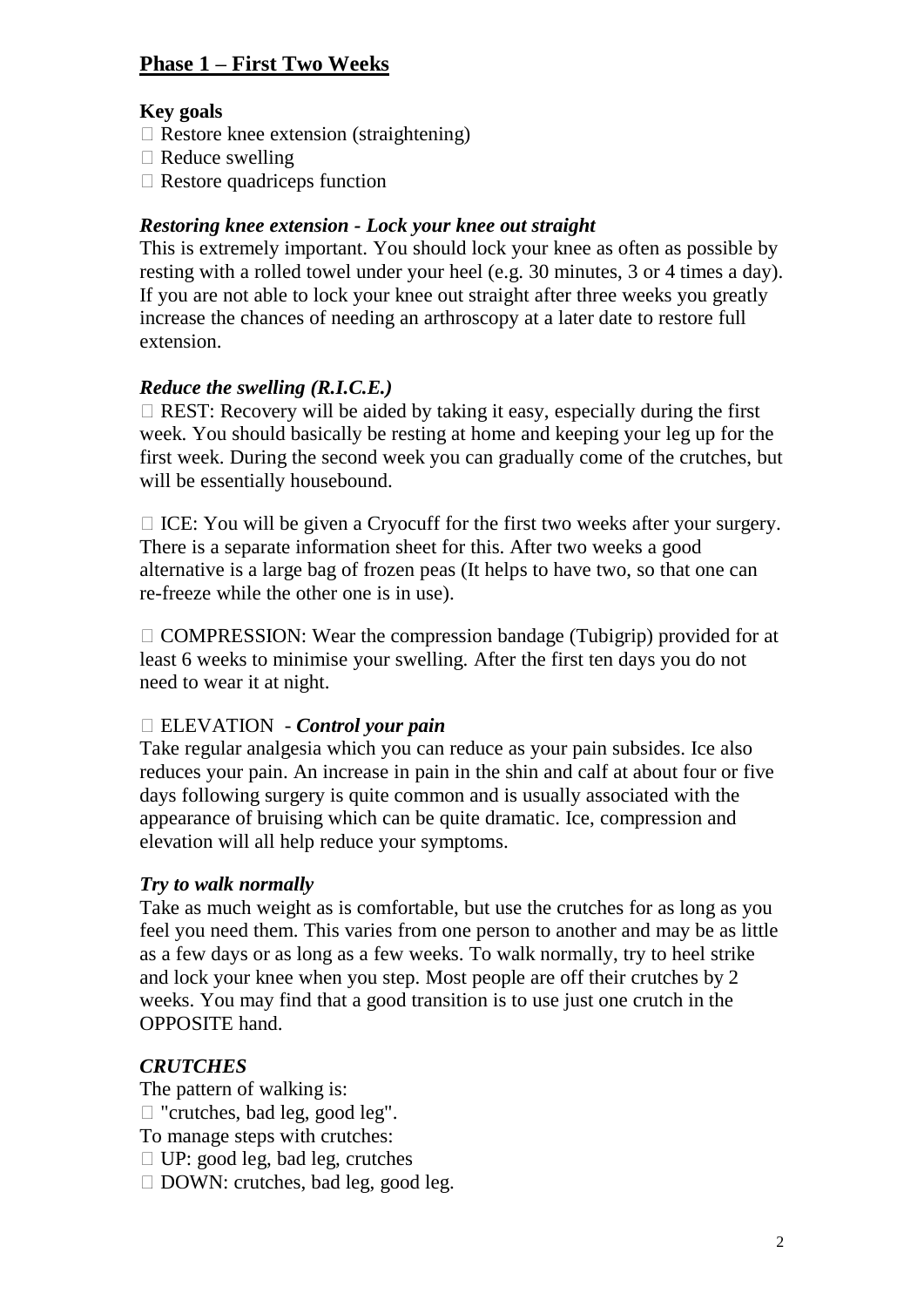#### *Exercise program*

You must do your exercise program 2 or 3 times a day. Your progress through these exercises should be gradual and guided by your pain and swelling. Take painkillers 45 minutes prior to exercising if necessary.

Begin exercises (1) and (2) the day after your operation and repeat these exercises 3 times a day for the first two weeks.

## *1) Knee straightening*

With a rolled towel under your heel, tighten the quadriceps muscle at the front of your thigh and push your knee into the bed. Hold for 5 seconds. Repeat 20 times

## *2) Knee bending*

Sit on a chair on a slippery floor (e.g. tiles) with socks on. Slide your heel back on the floor, bending the knee as far as comfortable and hold for 3 seconds. Then slide it forwards and relax. Repeat 10 times Alternatively you can use place your foot on a skateboard.





Two weeks after your operation add exercise (3) repeat 3 times a day.

## *3) Prone leg hang*

This exercise straightens your knee. Lie on your stomach with your lower legs hanging over the end of a bed (knee caps off). Try to relax and hang there for up to



## **Recovery process**

2 minutes

It is not uncommon for bruising to appear in your leg a few days after surgery. Sometimes this can cause some pain, especially over the shin. Regular icing and taking painkillers will help reduce any discomfort.

Patients usually notice an area of numbness on the outside of the scar. This is due to small nerves in the skin being cut as part of the incision for surgery. The area involved varies a lot but usually decreases with time. While you may always have some numbness, it does not usually cause any problems and tends to be forgotten.

The hamstring tendons taken to make your new ACL grow back over 1 to 2 years. Scar tissue forms along the line of these tendons. You can disrupt (break) this scar tissue causing a tearing sensation in the back of your thigh. There may also be some bruising. If this happens don't worry your pain will settle and no harm has been done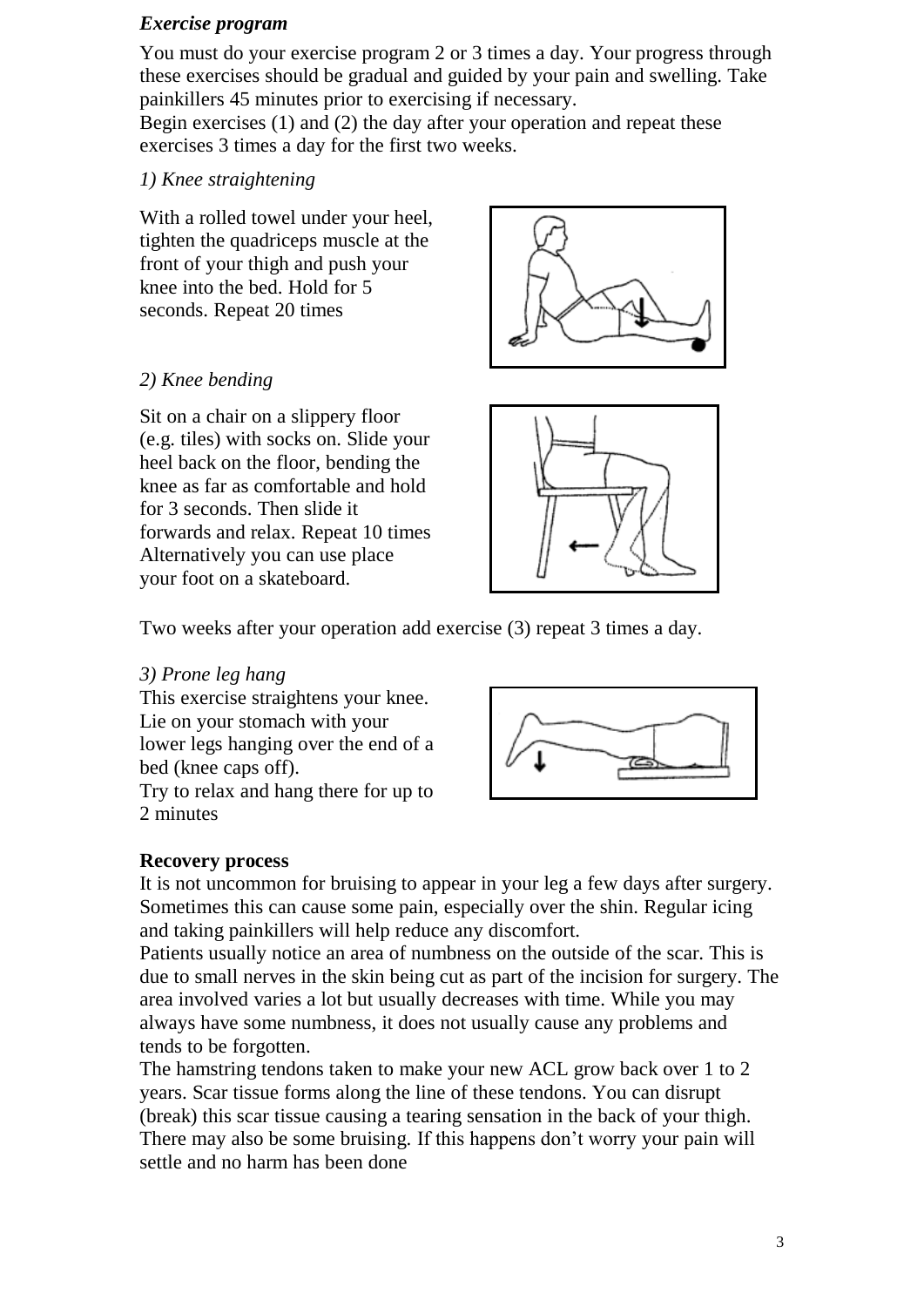# **Phase II – Week 2-12 – Muscle Strengthening**

During this period you should continue with the exercises from the first phase and also gradually add the exercises outlined below.

You should continue to use regular icing and the compression stocking. Progress should be guided by pain and swelling. If these are increasing, you are probably overdoing things.

Don't forget about extension and be sure that you are able to lock your knee out straight. Use prone leg hangs if you are having any difficulty at all with extension.

You can get in a swimming pool provided the surgical wound is clean but avoid kicking until the 8 week mark.

Use a pool buoy if you want to do lap work for fitness.

*Quadriceps strengthening:* You should start doing wall squats, forward lunges and straight leg raises as described in the pictures below:

Each exercise is repeated at the rate of one every 5 seconds. You should do 2 or 3 sets per day, building up to 20 repetitions per set. Exercise each leg separately.



*Hamstring curls*. These should be avoided for the first six weeks due to discomfort from the hamstring harvest. Be patient and build up gradually to 2 or 3 sets per day, working up to 20 repetitions per set. Exercise each leg separately. See picture below

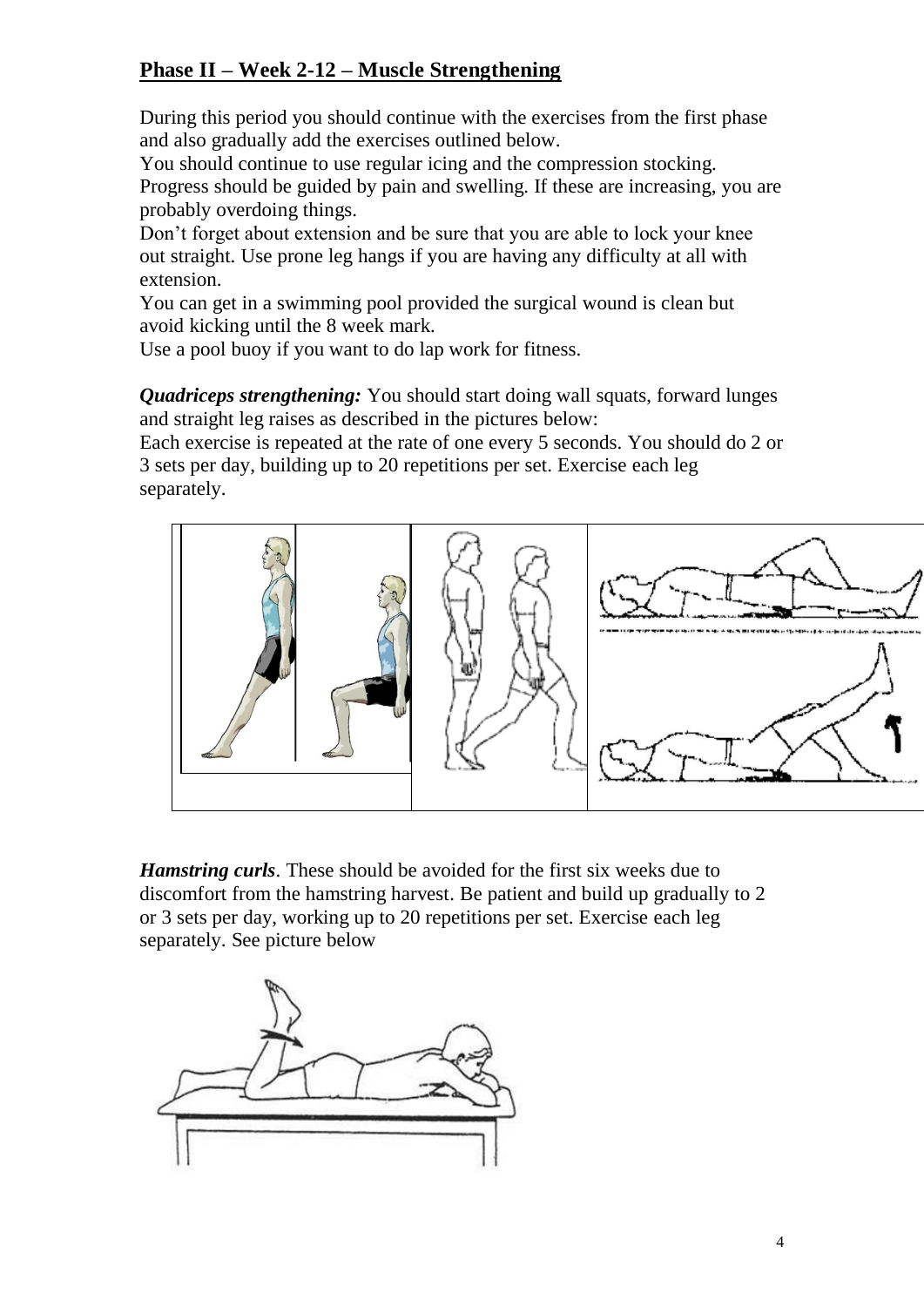## *Exercise bike:*

.

You can start as soon as you are comfortable. You will need to be able to bend your knee past a right angle and will have to start with the seat raised. . Most people are able to ride an exercise bike for short periods by the end of the fourth week.

Gradually build up to 20 to 25 minutes, 3 or 4 times per week. Initially there should not be any resistance. Once you can ride for 15 minutes you can alternatively increase the resistance and the time you spend on the bike. If you feel confident you can start riding a road bike from about 8 weeks, but be careful. The risk is in having a fall and re-injuring your knee.

## *Gym:*

By about 5 weeks you will probably be able to start a gym program. Ideally you should continue with a program 3 times a week for 3 to 4 months. Get a physio to design a program for you including the following exercises: Do not get a gym trainer to design the program as they have limited understanding of post surgery rehabilitation

 $\Box$  Leg press including single leg work, both concentric and eccentric

- $\Box$  Half squats
- $\Box$  Exercise bike, rowing machine, cross trainer and stepper
- □ Hamstring curls
- $\Box$  Leg/knee extensions should be avoided

If you develop increased swelling after your gym session decrease intensity

## *Jogging on mini-tramp:*

From about 8 weeks onwards you can try to jog on a mini-tramp, but not a treadmill initially. Gradually build up to 10 minutes. Once you can do this progress to a walk/jog. Start on a treadmill so you can stop if the knee is painful or swells. Walking/jogging should be attempted 2-3 times a week for 2 weeks before progressing to jogging alone

## *Balance work:*

There are many exercises that you can do to improve your balance. Standing on one leg and doing 1/3 squats is a good way to start. You can make it more challenging by standing on a pillow. You can then progress to using something like a wobble board or DuraDisc.

Once you have mastered shallow squats you can start with "arabesque" exercises. If standing on your left leg, you should start with your right arm straight and pointing upwards and forwards and your right leg straight and point backwards. Then tilt forwards, keeping your trunk straight. Lean forwards until your right arm and leg are parallel with the floor and then straighten up again.